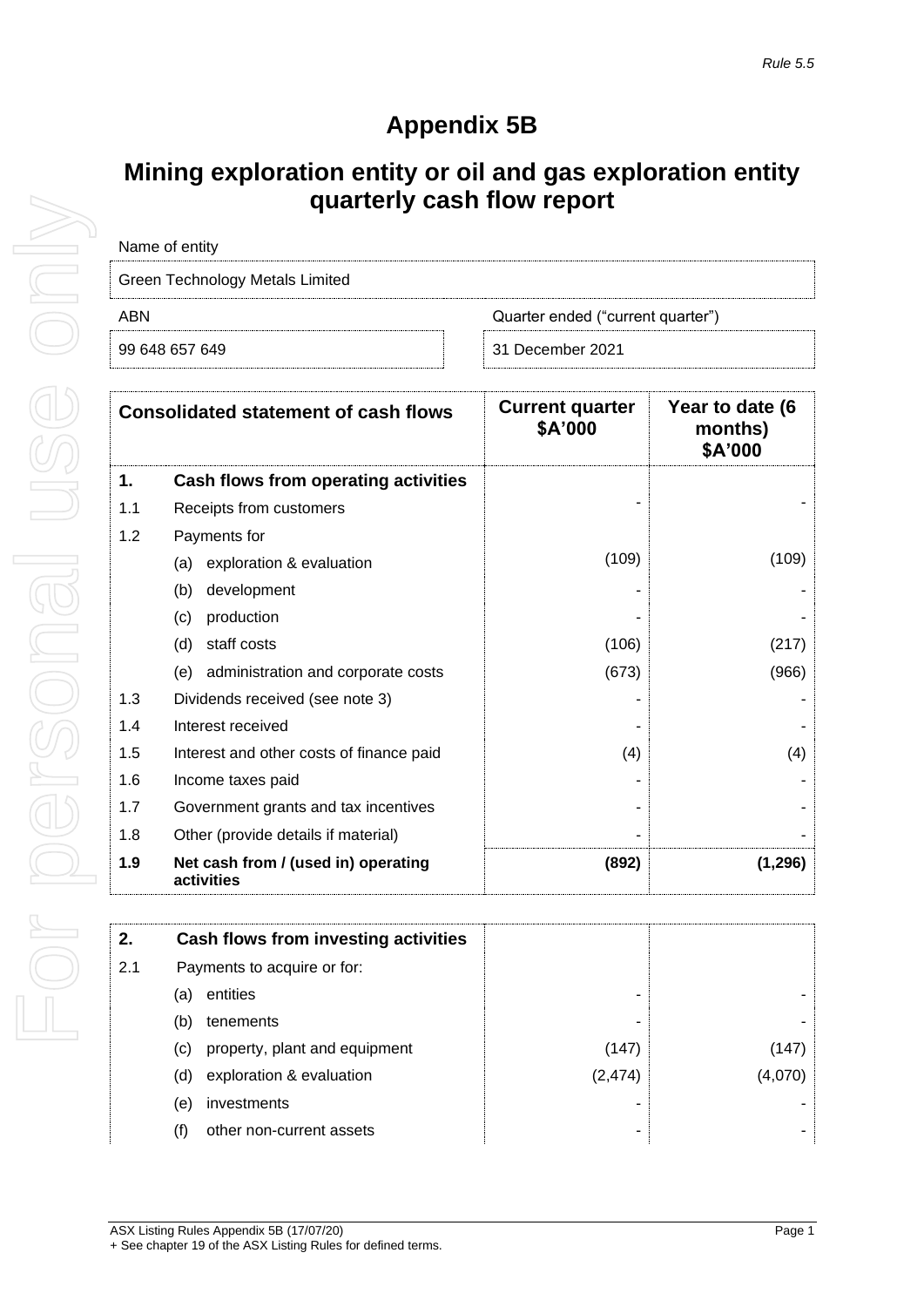| <b>Consolidated statement of cash flows</b> |                                                   | <b>Current quarter</b><br>\$A'000 | Year to date (6<br>months)<br>\$A'000 |
|---------------------------------------------|---------------------------------------------------|-----------------------------------|---------------------------------------|
| 2.2                                         | Proceeds from the disposal of:                    |                                   |                                       |
|                                             | entities<br>(a)                                   |                                   |                                       |
|                                             | (b)<br>tenements                                  |                                   |                                       |
|                                             | (c)<br>property, plant and equipment              |                                   |                                       |
|                                             | (d)<br>investments                                |                                   |                                       |
|                                             | (e)<br>other non-current assets                   |                                   |                                       |
| 2.3                                         | Cash flows from loans to other entities           |                                   |                                       |
| 2.4                                         | Dividends received (see note 3)                   |                                   |                                       |
| 2.5                                         | Other (provide details if material)               |                                   |                                       |
| 2.6                                         | Net cash from / (used in) investing<br>activities | (2,621)                           | (4,217                                |

| 3.   | Cash flows from financing activities                                                       |          |          |
|------|--------------------------------------------------------------------------------------------|----------|----------|
| 3.1  | Proceeds from issues of equity securities<br>(excluding convertible debt securities)       | 24,000   | 24,000   |
| 3.2  | Proceeds from issue of convertible debt<br>securities                                      |          | 375      |
| 3.3  | Proceeds from exercise of options                                                          |          |          |
| 3.4  | Transaction costs related to issues of equity<br>securities or convertible debt securities | (1, 479) | (1, 479) |
| 3.5  | Proceeds from borrowings                                                                   |          |          |
| 3.6  | Repayment of borrowings                                                                    |          |          |
| 3.7  | Transaction costs related to loans and<br>borrowings                                       |          |          |
| 3.8  | Dividends paid                                                                             |          |          |
| 3.9  | Other (provide details if material)                                                        |          |          |
| 3.10 | Net cash from / (used in) financing<br>activities                                          | 22,521   | 22,896   |

|     | Net increase / (decrease) in cash and<br>cash equivalents for the period |         |         |
|-----|--------------------------------------------------------------------------|---------|---------|
| 4.1 | Cash and cash equivalents at beginning of<br>period                      | 294     | 1.919   |
| 4.2 | Net cash from / (used in) operating<br>activities (item 1.9 above)       | (892)   | (1,296) |
| 4.3 | Net cash from / (used in) investing activities<br>(item 2.6 above)       | (2,621) | (4,217) |
| 4.4 | Net cash from / (used in) financing activities<br>(item 3.10 above)      | 22.521  | 22,896  |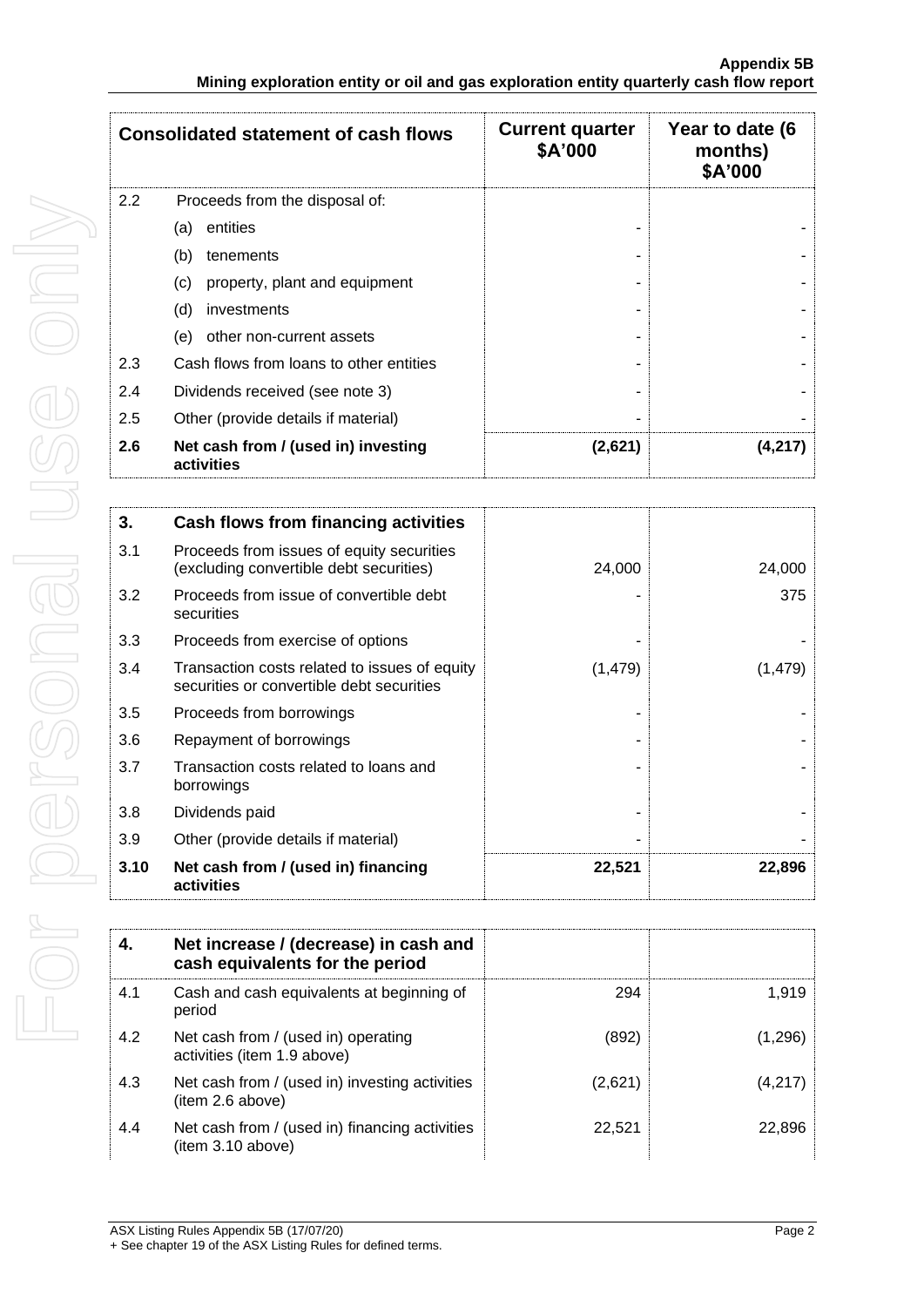| <b>Consolidated statement of cash flows</b> |                                                      | <b>Current quarter</b><br>\$A'000 | Year to date (6<br>months)<br>\$A'000 |
|---------------------------------------------|------------------------------------------------------|-----------------------------------|---------------------------------------|
| 4.5                                         | Effect of movement in exchange rates on<br>cash held | -                                 |                                       |
| 4.6                                         | Cash and cash equivalents at end of<br>period        | 19.302                            | 19.302                                |

| Reconciliation of cash and cash<br>5.<br>equivalents<br>at the end of the quarter (as shown in the<br>consolidated statement of cash flows) to the<br>related items in the accounts |                                                                              | <b>Current quarter</b><br>\$A'000 | <b>Previous quarter</b><br>\$A'000 |
|-------------------------------------------------------------------------------------------------------------------------------------------------------------------------------------|------------------------------------------------------------------------------|-----------------------------------|------------------------------------|
| 5.1                                                                                                                                                                                 | Bank balances                                                                | 19.194                            | 19.194                             |
| 5.2                                                                                                                                                                                 | Call deposits                                                                |                                   |                                    |
| 5.3                                                                                                                                                                                 | Bank overdrafts                                                              |                                   |                                    |
| 5.4                                                                                                                                                                                 | Other (provide details)                                                      | 108                               | 108                                |
| 5.5                                                                                                                                                                                 | Cash and cash equivalents at end of<br>quarter (should equal item 4.6 above) | 19,302                            | 19,302                             |

| 6.                                                                                                                                                          | Payments to related parties of the entity and their<br>associates                          | <b>Current quarter</b><br><b>\$A'000</b> |
|-------------------------------------------------------------------------------------------------------------------------------------------------------------|--------------------------------------------------------------------------------------------|------------------------------------------|
| 6.1                                                                                                                                                         | Aggregate amount of payments to related parties and their<br>associates included in item 1 |                                          |
| 6.2                                                                                                                                                         | Aggregate amount of payments to related parties and their<br>associates included in item 2 |                                          |
| Note: if any amounts are shown in items 6.1 or 6.2, your quarterly activity report must include a description of, and an<br>explanation for, such payments. |                                                                                            |                                          |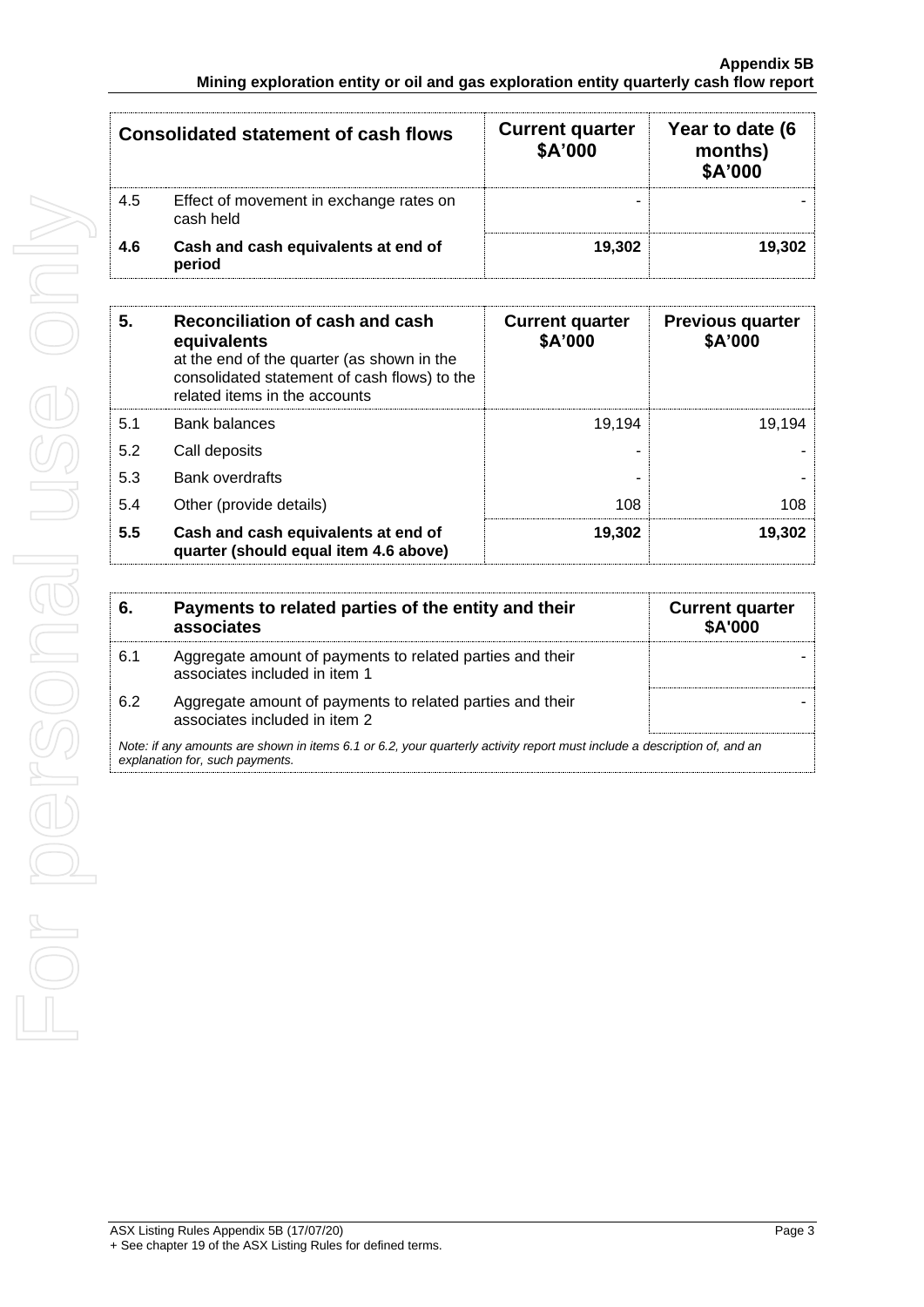| 7.  | <b>Financing facilities</b><br>Note: the term "facility' includes all forms of financing<br>arrangements available to the entity.<br>Add notes as necessary for an understanding of the<br>sources of finance available to the entity.                                                                                                               | <b>Total facility</b><br>amount at quarter<br>end<br>\$A'000 | Amount drawn at<br>quarter end<br>\$A'000 |
|-----|------------------------------------------------------------------------------------------------------------------------------------------------------------------------------------------------------------------------------------------------------------------------------------------------------------------------------------------------------|--------------------------------------------------------------|-------------------------------------------|
| 7.1 | Loan facilities                                                                                                                                                                                                                                                                                                                                      |                                                              |                                           |
| 7.2 | Credit standby arrangements                                                                                                                                                                                                                                                                                                                          | 108                                                          |                                           |
| 7.3 | Other (please specify)                                                                                                                                                                                                                                                                                                                               | 26                                                           |                                           |
| 7.4 | <b>Total financing facilities</b>                                                                                                                                                                                                                                                                                                                    | 134                                                          |                                           |
| 7.5 | Unused financing facilities available at quarter end                                                                                                                                                                                                                                                                                                 |                                                              |                                           |
| 7.6 | Include in the box below a description of each facility above, including the lender, interest<br>rate, maturity date and whether it is secured or unsecured. If any additional financing<br>facilities have been entered into or are proposed to be entered into after quarter end,<br>include a note providing details of those facilities as well. |                                                              |                                           |
|     | Credit card facility with the bank of \$108k, cash backed by guarantee.<br>Insurance Funding agreement of \$26k, flat rate of 6.43%, unsecured and maturing on<br>30/04/2022.                                                                                                                                                                        |                                                              |                                           |

|                                                                                                                                                                                                                                                |  | \$A'000                                                                                                                                                                                                                                                                                                                                                                                                                                                                                                                                                                                                                                                                                                                                                                                                                            |
|------------------------------------------------------------------------------------------------------------------------------------------------------------------------------------------------------------------------------------------------|--|------------------------------------------------------------------------------------------------------------------------------------------------------------------------------------------------------------------------------------------------------------------------------------------------------------------------------------------------------------------------------------------------------------------------------------------------------------------------------------------------------------------------------------------------------------------------------------------------------------------------------------------------------------------------------------------------------------------------------------------------------------------------------------------------------------------------------------|
| Net cash from / (used in) operating activities (item 1.9)                                                                                                                                                                                      |  | (885)                                                                                                                                                                                                                                                                                                                                                                                                                                                                                                                                                                                                                                                                                                                                                                                                                              |
|                                                                                                                                                                                                                                                |  | (2, 481)                                                                                                                                                                                                                                                                                                                                                                                                                                                                                                                                                                                                                                                                                                                                                                                                                           |
|                                                                                                                                                                                                                                                |  | (3,366)                                                                                                                                                                                                                                                                                                                                                                                                                                                                                                                                                                                                                                                                                                                                                                                                                            |
|                                                                                                                                                                                                                                                |  | 19,302                                                                                                                                                                                                                                                                                                                                                                                                                                                                                                                                                                                                                                                                                                                                                                                                                             |
|                                                                                                                                                                                                                                                |  |                                                                                                                                                                                                                                                                                                                                                                                                                                                                                                                                                                                                                                                                                                                                                                                                                                    |
|                                                                                                                                                                                                                                                |  | 19,302                                                                                                                                                                                                                                                                                                                                                                                                                                                                                                                                                                                                                                                                                                                                                                                                                             |
| Estimated quarters of funding available (item 8.6 divided by<br>8.7                                                                                                                                                                            |  | 5.73                                                                                                                                                                                                                                                                                                                                                                                                                                                                                                                                                                                                                                                                                                                                                                                                                               |
|                                                                                                                                                                                                                                                |  |                                                                                                                                                                                                                                                                                                                                                                                                                                                                                                                                                                                                                                                                                                                                                                                                                                    |
|                                                                                                                                                                                                                                                |  |                                                                                                                                                                                                                                                                                                                                                                                                                                                                                                                                                                                                                                                                                                                                                                                                                                    |
| 8.8.1<br>cash flows for the time being and, if not, why not?                                                                                                                                                                                   |  |                                                                                                                                                                                                                                                                                                                                                                                                                                                                                                                                                                                                                                                                                                                                                                                                                                    |
| Answer: N/A                                                                                                                                                                                                                                    |  |                                                                                                                                                                                                                                                                                                                                                                                                                                                                                                                                                                                                                                                                                                                                                                                                                                    |
| 8.8.2<br>Has the entity taken any steps, or does it propose to take any steps, to raise further<br>cash to fund its operations and, if so, what are those steps and how likely does it<br>believe that they will be successful?<br>Answer: N/A |  |                                                                                                                                                                                                                                                                                                                                                                                                                                                                                                                                                                                                                                                                                                                                                                                                                                    |
|                                                                                                                                                                                                                                                |  |                                                                                                                                                                                                                                                                                                                                                                                                                                                                                                                                                                                                                                                                                                                                                                                                                                    |
|                                                                                                                                                                                                                                                |  | Estimated cash available for future operating activities<br>(Payments for exploration & evaluation classified as investing<br>activities) (item 2.1(d))<br>Total relevant outgoings (item $8.1 +$ item $8.2$ )<br>Cash and cash equivalents at quarter end (item 4.6)<br>Unused finance facilities available at quarter end (item 7.5)<br>Total available funding (item $8.4 +$ item $8.5$ )<br>item 8.3)<br>Note: if the entity has reported positive relevant outgoings (ie a net cash inflow) in item 8.3, answer item 8.7 as "N/A".<br>Otherwise, a figure for the estimated guarters of funding available must be included in item 8.7.<br>If item 8.7 is less than 2 quarters, please provide answers to the following questions:<br>Does the entity expect that it will continue to have the current level of net operating |